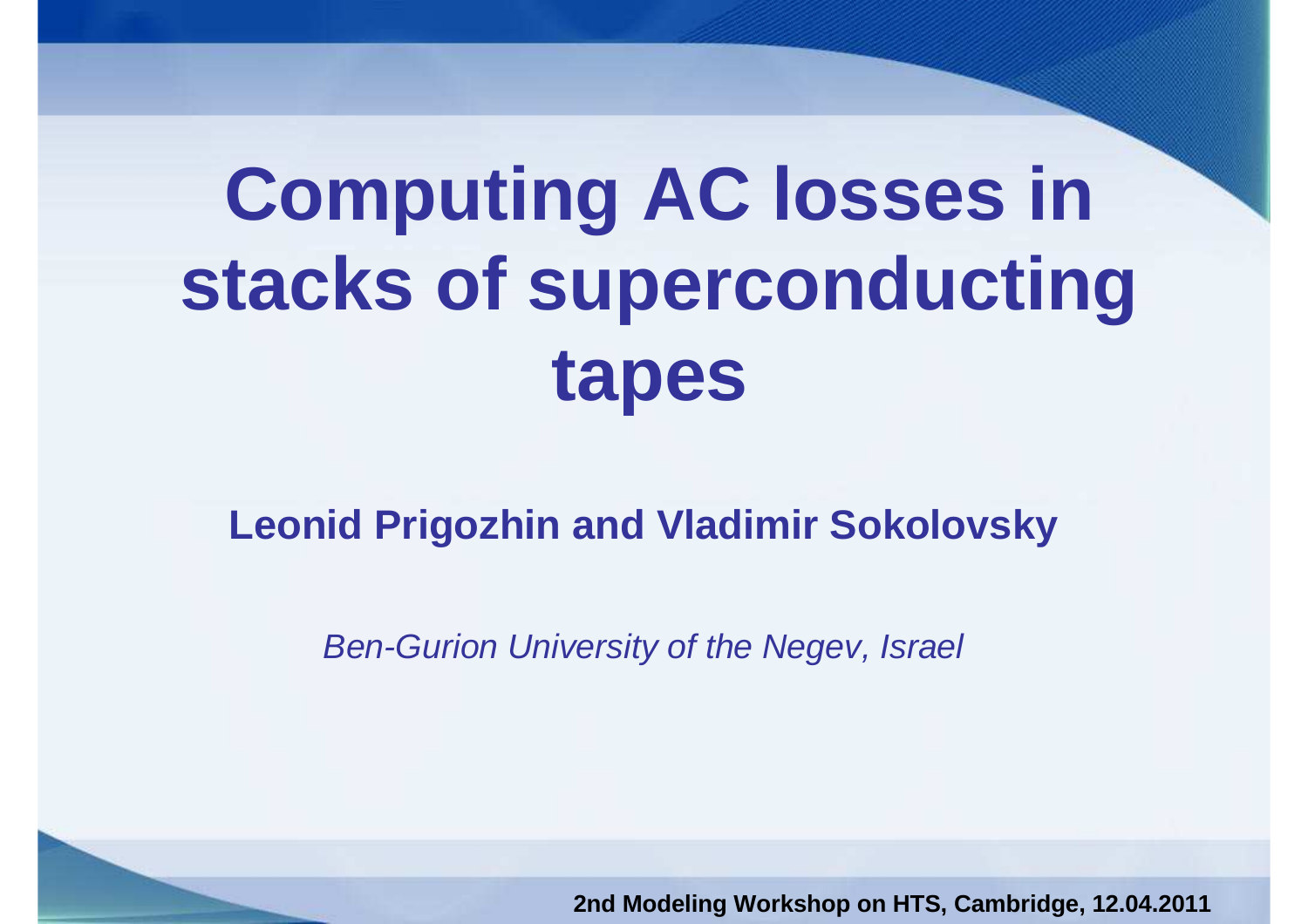# **stacks of type-II sc tapes**

Simplified models of Roebel cables and tape coils: stacks of parallel sc tapes, each carrying the same transport current

### **Previous works:**

**1. Stacks of several strips: Pardo, Sanches, Navau 03, Grilli et al. 06, Pardo 08, Brambilla et al. 09, …numerical simulation 2. Infinite stacks of thin tapes: Mawatari 96, Muller 97: analytical solutions, the Bean model3. Finite stacks of densely packed thin tapes:Clem, Claassen, Mawatari 07:anisotropic bulk sc limit, approx. solutionYuan, Campbell, Coombs 09,10:extension of the Clem et al. model***x*2*b <sup>D</sup>zH<sup>e</sup>*

2*a*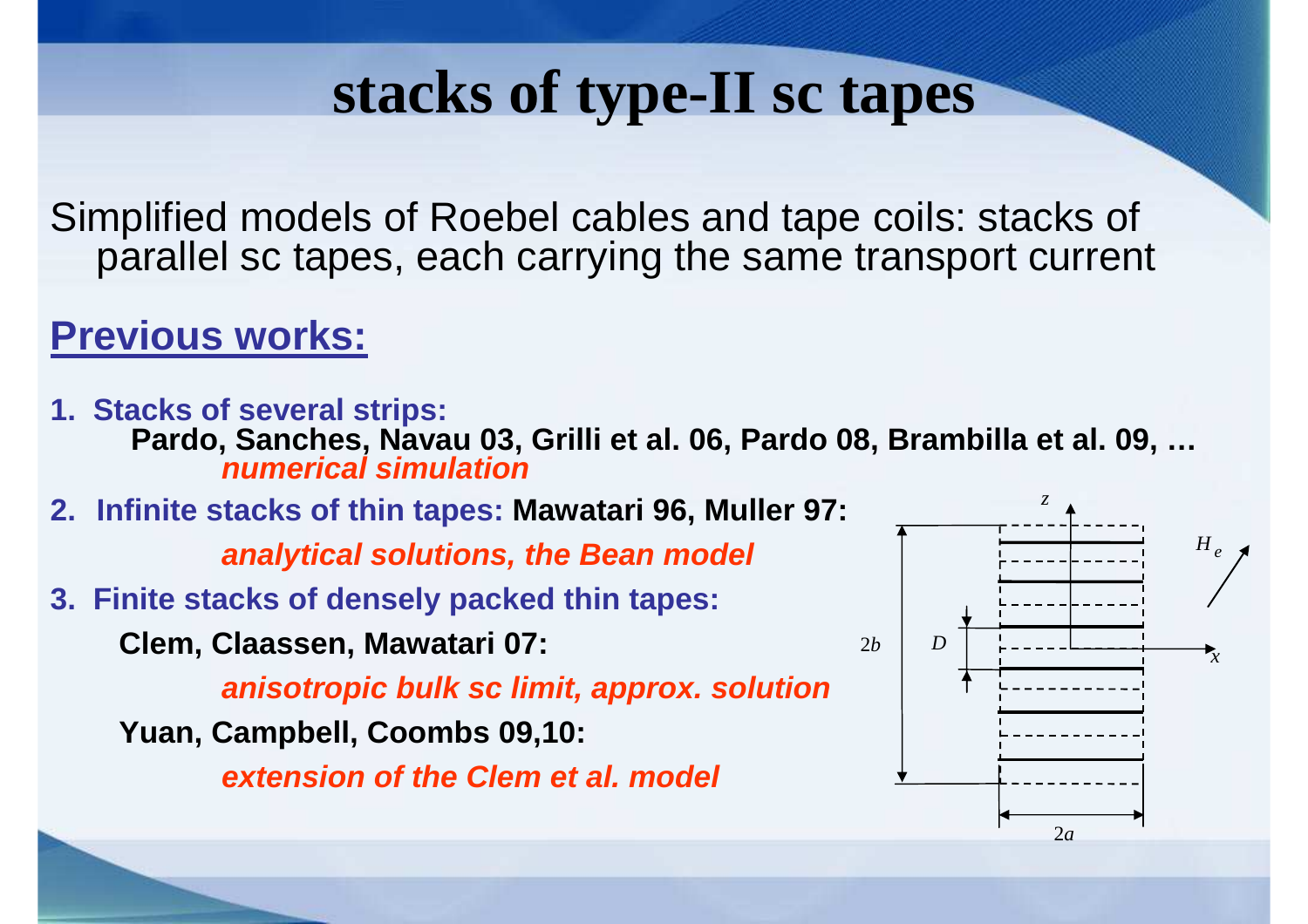# **this talk**

**Our aim: to refine the bulk model, to study convergence of stack problems to the bulk limit, to improve and simplify the AC loss computation**

- **1. Numerical solution of stack magnetization and transport current problems:** we investigate the peculiarities of solution to stack problems
- **2. Modification of the Clem et al. anisotropic bulk sc model:**  instead of an assumption about the current density in the subcritical zone (solution property), we postulate zero conductivity in normal to tapes direction for the bulk approximation (anisotropic bulk media property)
- **3. A free-marching numerical algorithm for the bulk problems:**existing front tracking schemes are not universal; we also compute the current density and electric field simultaneously to determine the AC losses directly (for any critical-state model).
- **4. Checking accuracy of the anisotropic bulk approximation:** fast convergence to the bulk limit

#### **5. Conclusion**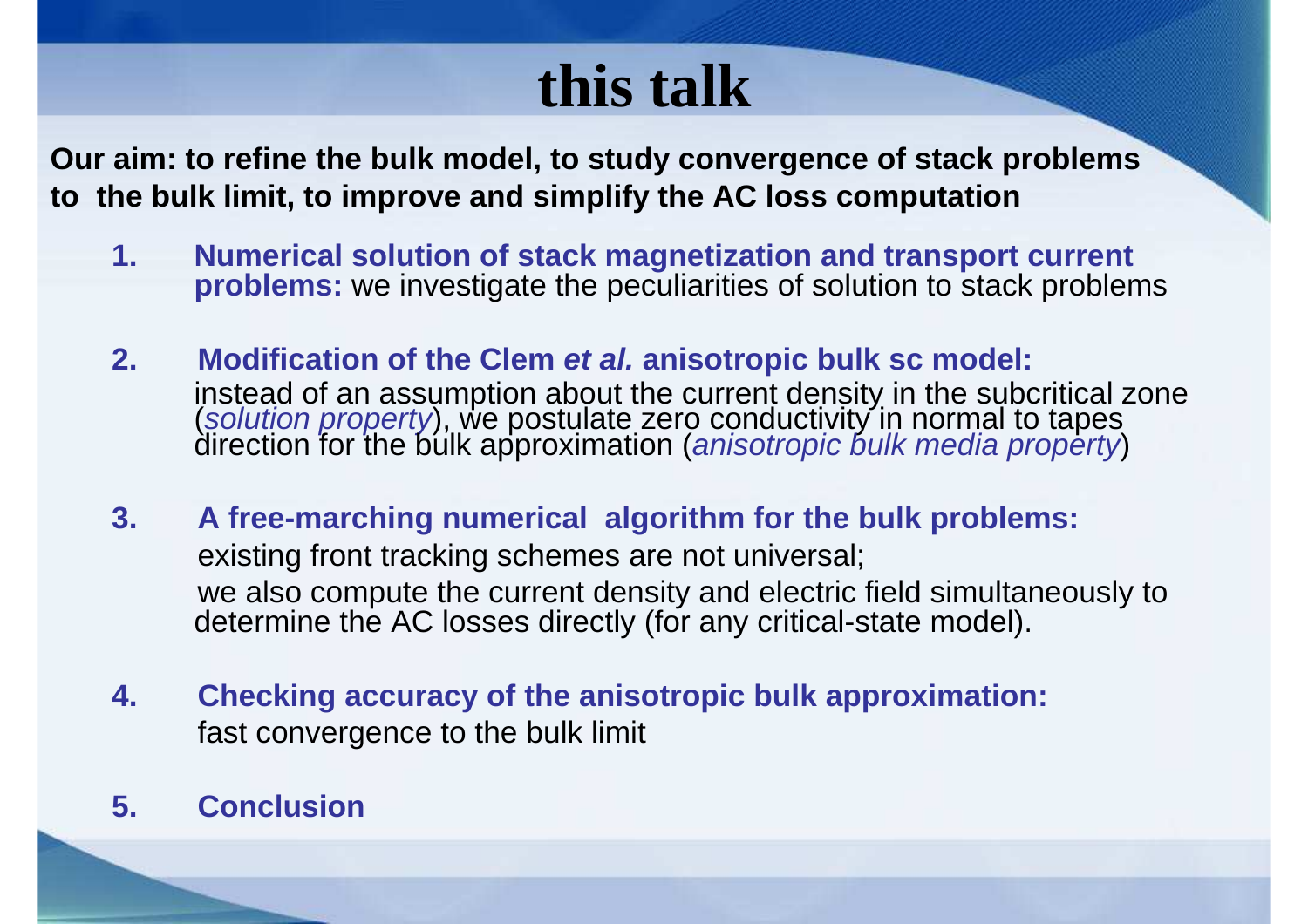# **stack magnetization problems**

**Our approach (**<sup>a</sup> modification of the method in LP, IEEE Trans on ASC, 1997**):**

#### $J = (J_1(x,t),..., J_N(x,t)), \quad C_i = \partial V / \partial y \Big|_{\Gamma_i}.$ **here**  $J = (J_1(x,t),...,J_N(x,t)),$   $C_i = \partial V / \partial y$  $(x, t) = -\partial_t (A[J] + A_e)|_{\Gamma_i} - C_i(t)$ A-V formulation,  $E_i(x,t) = -\partial_t (A[J] + A_e)|_{\Gamma_i} - C_i(t)$  in each tape  $\Gamma_i$ ;

**A nonlinear current-voltage relation for the superconductor.**

*J*′ **and define the set** K **of test vector functions also satisfying these constraints.** density  $|J_i(x,t)| \le J_c(H)$ ,  $i = 1,...,N$ ,  $-a < x < a$ ,  $0 < t$ currents,  $\; H[J] \!=\! H_{_e} \!+\! H_{_i}[J],\;$  the set depends on the unknown solution: **We assume a critical-state model with the field-dependent critical sheet current Since the magnetic field is the sum of external field and that induced by the tape** 

$$
K[J] = \left\{ J' = \left( J'_1(x,t),...,J'_N(x,t) \right) : |J'_i| \le J_c(\overline{H}[J]), \quad i = 1,...,N \right\}
$$

**It follows from the critical-state model that**  $| E_{i}( J_{i} - J_{i}') \geq 0$ **The result is a variational inequality.**  $J' \in K[J].$  for any  $J' \in K[J].$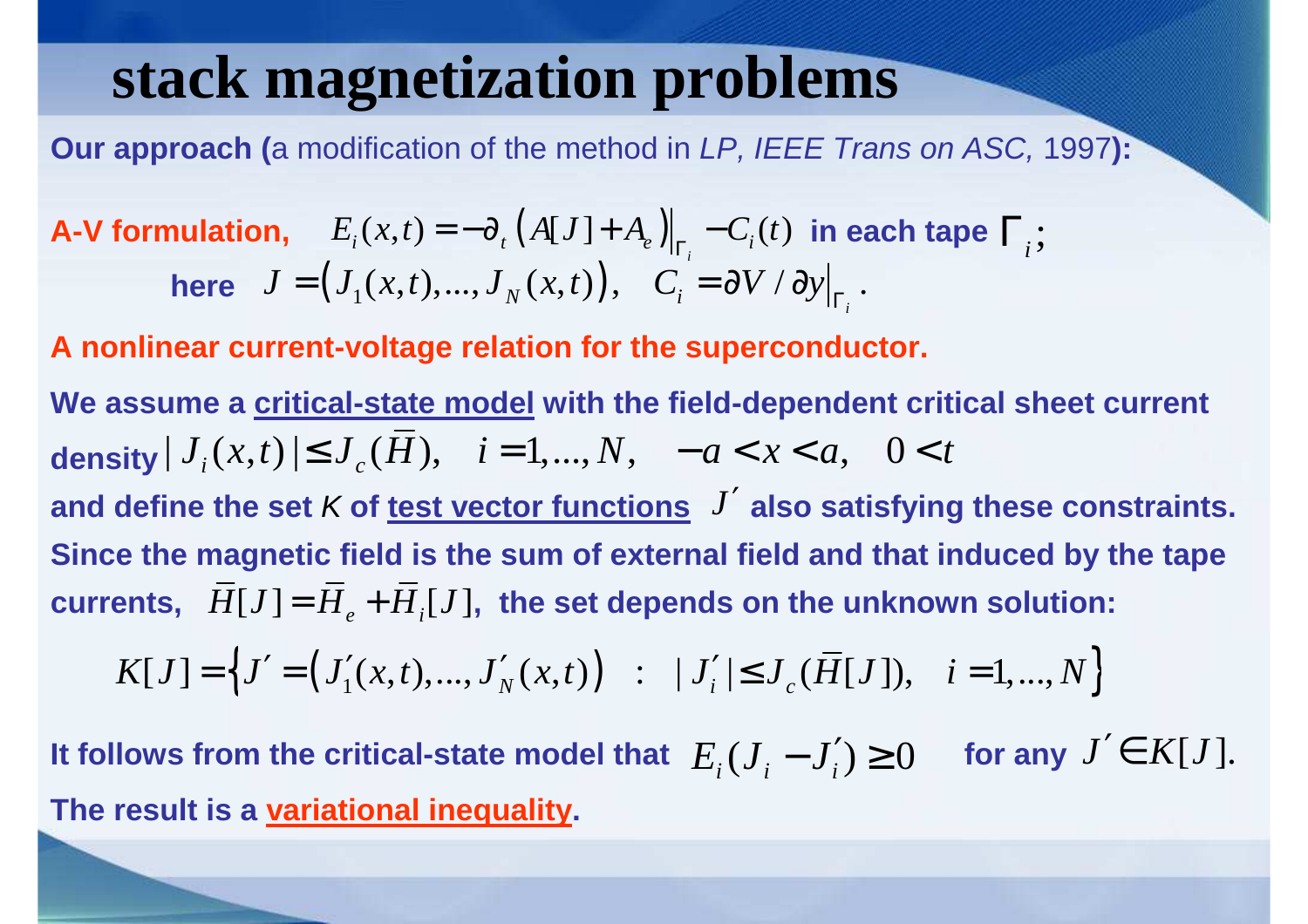## **quasi-variational inequality for stacks:**

0Find  $C = (C_1(t),..., C_N(t))$  and  $J \in K[J]$  such that  $J \big|_{t=0} = J^0$ ,  $C = (C_1(t), ..., C_N(t))$  and  $J \in K[J]$  such that  $J \big|_{t=0} = J^T$ 

Find 
$$
C = (C_1(t), ..., C_N(t))
$$
 and  $J \in K[J]$  such that  $J|_{t=0} = J^{\circ}$ ,  
\n
$$
\sum_{i=1}^{N} \left\{ \int_{-a}^{a} (\partial_t (A[J] + A_e)|_{\Gamma_i} + C_i) (J'_i - J_i) dx \right\} \ge 0 \text{ for any } J' \in K[J]
$$
\nand also  $\int_{-a}^{a} J_i(x, t) dx = I_{tr}(t)$ ,  $i = 1, ..., N$ .

and also 
$$
\int_{-a}^{a} J_i(x, t) dx = I_{tr}(t)
$$
,  $i = 1, ..., N$ .

 $\textcolor{red}{C_i(t)}$ a tape,  $\,A_e\,$  is the vector potential related to the external field, and Here the functions  $\ C_i(t)$  are determined implicitly by the transport current in each

$$
A[J](x, z, t) = -\frac{\mu_0}{2\pi} \sum_{i=1}^{N} \int_{-a}^{a} J_i(x', t) \ln \left( \sqrt{(x - x')^2 + (z - z_i)^2} \right) dx'
$$

**is the vector potential of tape currents. Electric field in the tapes :**

$$
E_i = -\partial_t \left( A[J] + A_e \right) \Big|_{\Gamma_i} - C_i
$$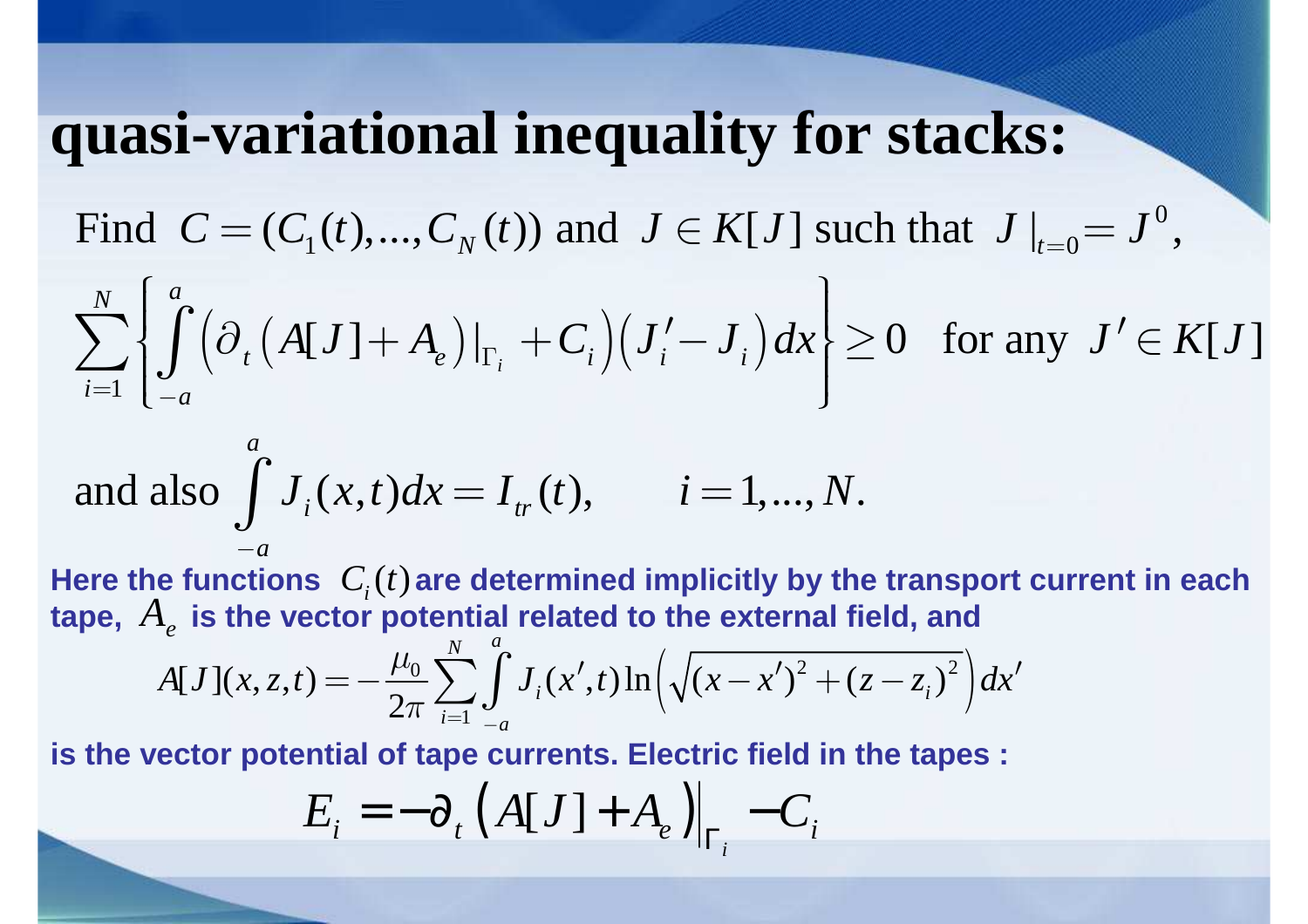# **implicit discretization**

 ${\bf O}$ n each time layer  $\,\,t^{\,m}=m\tau\,$  the inequality  $\,$  is equivalent to the following **implicit constraint optimization problem**

Find  $C^{m-1/2}$  and  $J^m$  such that

$$
J^m = \argmin_{J} F\left(J, C^{m-1/2}\right)
$$
  
and 
$$
\int_{-a}^{a} J_i^m dx = I_{tr}(t^m), \quad i = 1, ..., N,
$$

where 
$$
F(J, C) = \sum_{i=1}^{N} \left\{ \int_{-a}^{a} \left( \frac{1}{2} A[J] \big|_{\Gamma_i} + \left( A_e^m - A_e^{m-1} - A[J^{m-1}] \right) \big|_{\Gamma_i} + \tau C_i \right\} \cdot J_i \, dx \right\}.
$$

**Electric field is determined at the intermediate layer:**

$$
E_i^{m-1/2} = -\frac{1}{\tau} \Big( A [J^m] + A_e^m - A [J^{m-1}] + A_e^{m-1} \Big) \Big|_{\Gamma_i} - C_i^{m-1/2}
$$

We used piece-wise constant finite elements for  $J_i$  and  $\,E_i$  in space and **accurately approximated the integrals (some of them are singular).**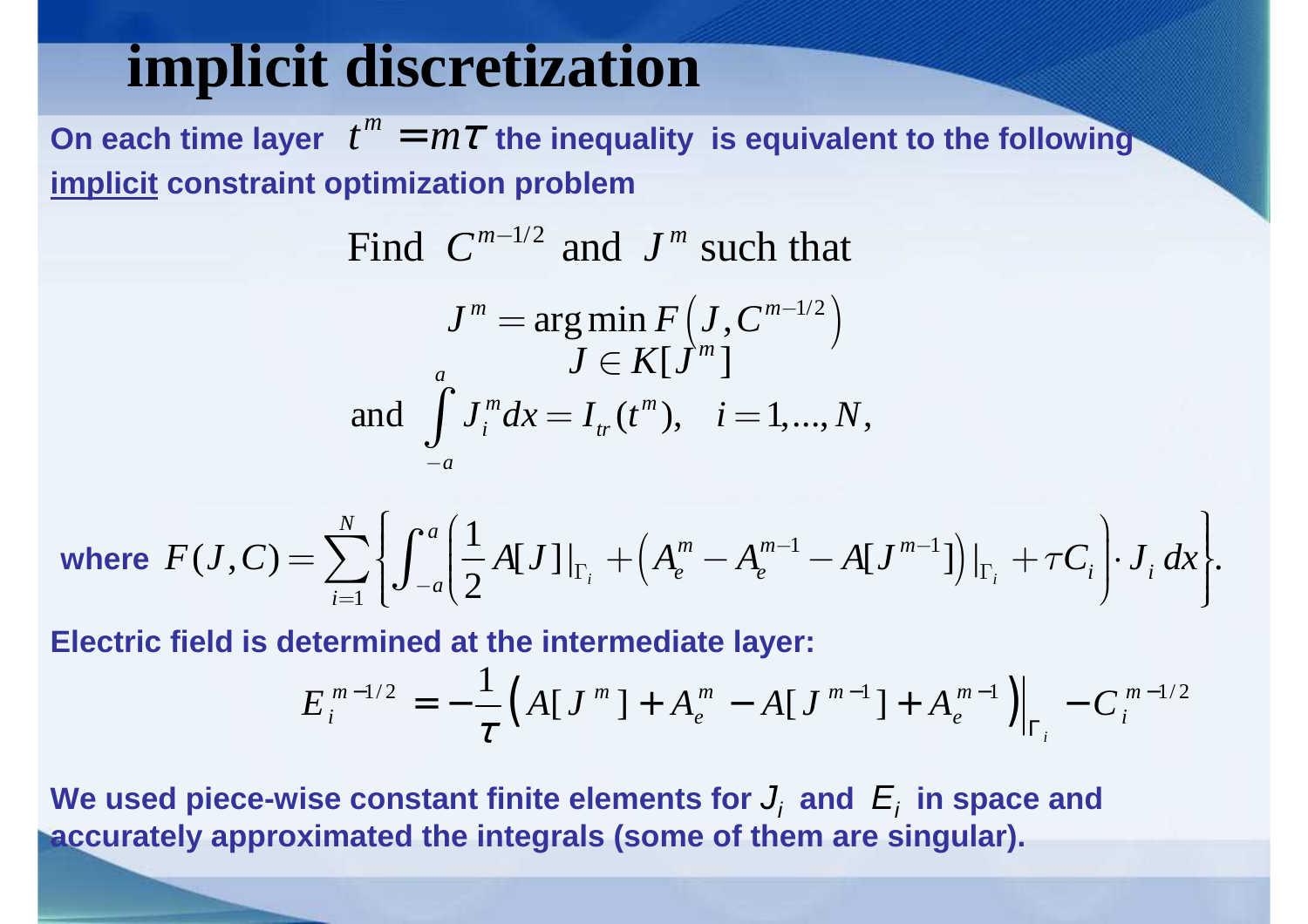# **iterative solution**

 **Main idea: simultaneous resolution of transport current constraints and**  the dependence *K=K(J)* caused by  $J_c\!\!=\!\!J_c(\!H\!)$  . The iterations to find  $J$   $^m$  and  $C$   $^{m\text{-}1/2}$  :  $(n+1)$  - arg min  $F(I C^{(n)})$  $(n)$  $\binom{n+1}{ }-C^{(n)} \perp$   $\bigcap$   $I^{(n+1)}$  $a^{n+1}$  = arg min  $F_{\lambda}(J, C^{(n)})$  $\left[ \, J^{\, (n)} \, \right]$  $(t^{m})$ ,  $i=1,...,N,$ *na* $n+1$   $\rightarrow$   $n(n)$   $\rightarrow$   $n(n+1)$   $\rightarrow$   $n(n+1)$   $\rightarrow$   $n(n+1)$ *i*  $\begin{bmatrix} i & i \\ i & j \end{bmatrix}$   $\begin{bmatrix} j & i \\ j & i \end{bmatrix}$   $\begin{bmatrix} u & u \\ v & v \end{bmatrix}$ *a* $J^{(n+1)} = \arg \min F_\lambda(J, C)$  $J \in K[J^0]$  $C_i^{(n+1)} = C_i^{(n)} + \rho \left| \int J_i^{(n+1)} dx - I_{tr}(t^m) \right|, \quad i = 1,...,N$ *ρ* $\, + \,$  $(P)$   $J^{(n+1)} =$  $\mathcal{L}^{(n)} = C_i^{(n)} + \rho \int J_i^{(n+1)}$  $=C^{(n)}+\rho\left(\int_a^a J^{(n+1)}dx-I^{(n)}\right)$  $+ \rho \left[ \int_{a} J_i^{(n+1)} dx - I_{ir}(t^m) \right], i =$  $\left(\begin{matrix} \bm{J} & \bm{i} \ -a & \bm{j} \end{matrix}\right)$  are positiv ∫where  $n$  is the iteration number,  $\;\;\rho\lambda\;\;$  are <code>positive</code> coefficients, and 21 $(J, C) = F(J, C) + \lambda \sum |J_i dx - I_{tr}(t^m)$ *Na* $\int \mathbf{r} \cdot \mathbf{r} = \int \mathbf{r} \cdot d\mathbf{m}$  $\sum_{i=1}$   $\int_{a}^{b} i^{dx}$   $\int_{a}^{b} t^{x}$  $\iota - 1$   $\iota - d$  $F_{\lambda}(J, C) = F(J, C) + \lambda \sum_{i} |J_{i} dx - I_{tr}(t^{m})$ *λ* $\lambda \sum_{i=1}^N \left( \int_{-a}^a J_i dx - I_{tr}(t^m) \right)^2$  $= F(J, C) + \lambda \sum | \int J dx - I (t^{m}) |$  $+\lambda \sum_{i=1} | \int J_i dx - I_{tr}(t^m) |$  $\bigcup_{-a}$  form helped to obtain  $\sum$ 

**is an augmented functional: the additional term helped to obtain convergence.**

**On each iteration the explicitly-constrained optimization problem (P) was solved efficiently using a simple under-relaxation with projection algorithm.**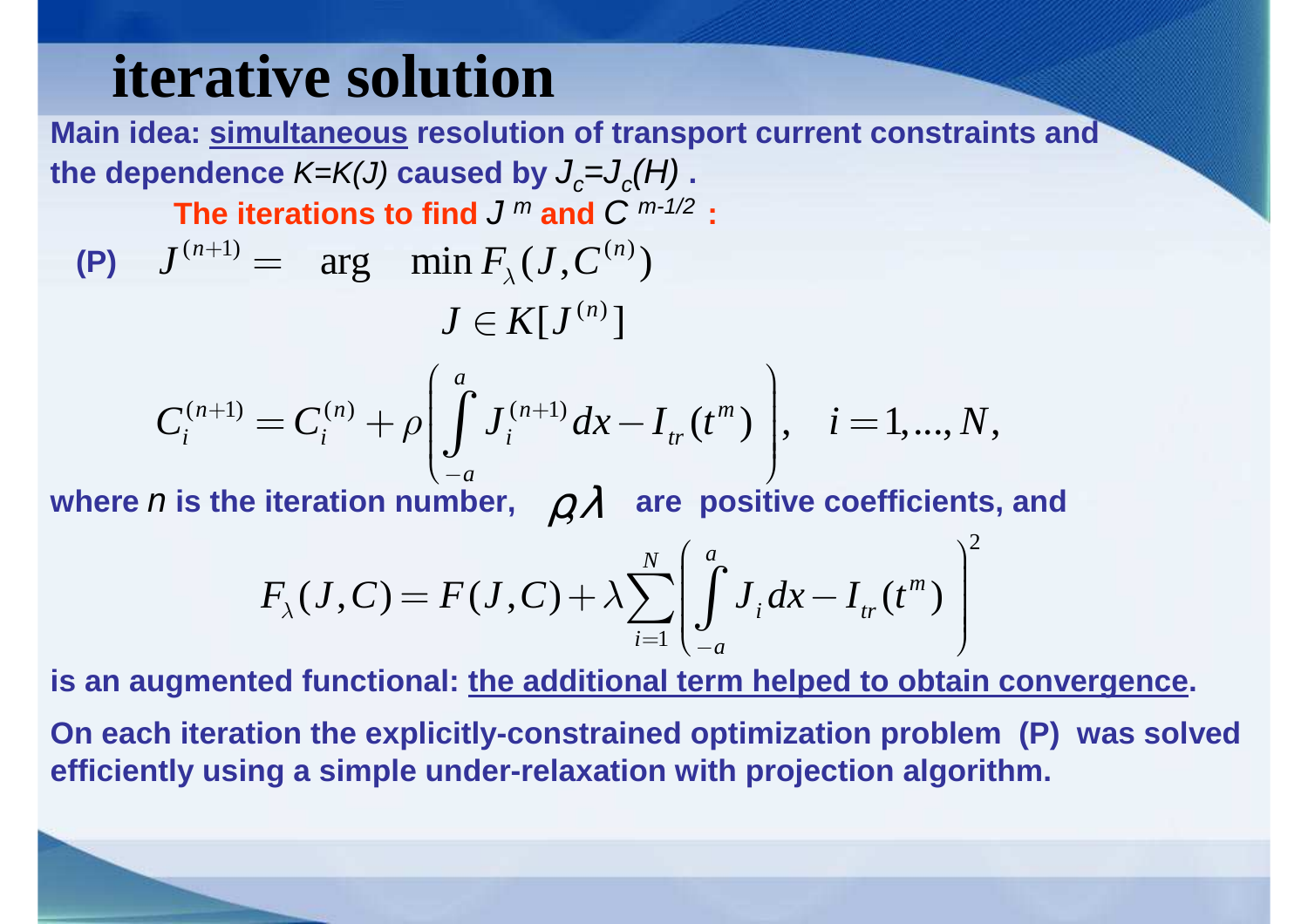# **simulation**

We assume the Kim model  $J_c(H) = \frac{v_{c0}}{\sqrt{k^2H^2+H^2}}$  with  $(H)$  =  $\frac{c}{c}(H) = \frac{c}{\sqrt{1^2 \tau}}$  $J_c(H) = \frac{1}{\sqrt{2\pi}}$ = $\sqrt{k^2H_x^2}$  +

k=1 **(isotropic case) or** k=<sup>0</sup> **(anisotropic case) and use dimensionless variables:**

1

0

*H*

 $k^2H_x^2 + H$ 

*J*

 $+$   $-$ 

*<sup>x</sup> z*

$$
(x^*, z^*) = (x, z)/2a
$$
,  $J^* = J/J_{c0}$ ,  $H^* = H/J_{c0}$ ,  $H_0^* = H_0/J_{c0}$ ,  
 $I_{tr}^* = I_{tr}/2aJ_{c0}$ ,  $E^* = E/(2a\mu_0fJ_{c0})$ ,  $P^* = P/(4a^2\mu_0J_{c0}^2)$ 

**The typical values of normalizing factors:** 

$$
E_0 \simeq 10^{-2} - 10^{-1} V / m, \quad P_0 \simeq 10^{-1} - 10^0 J / m
$$

We consider first the special case corresponding to the Bean model:  $\ H_{0}$  = ∞ **This case is instructive and easier to understand.**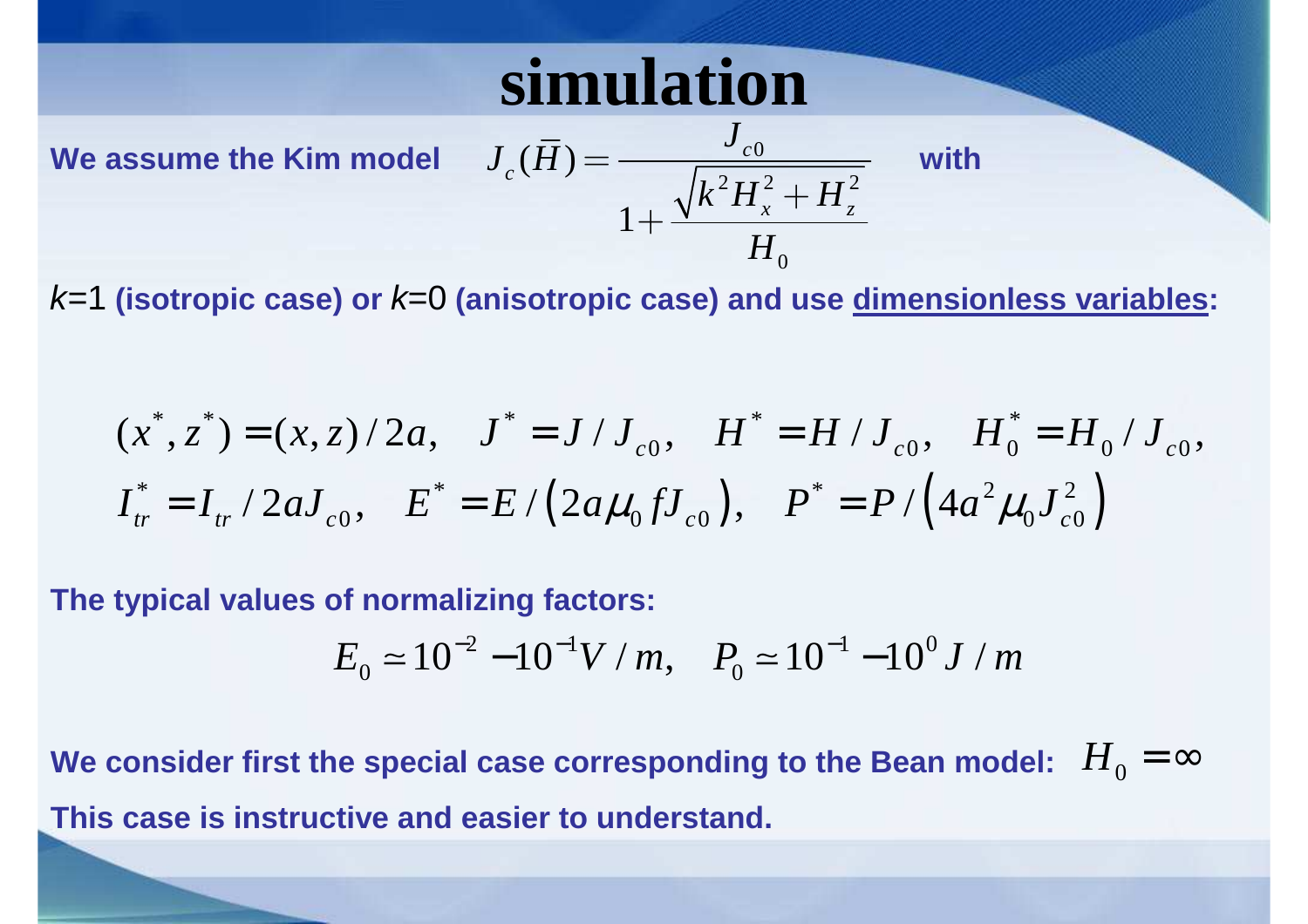# **Bean's model, applied transport current**



**A 20-tape stack, stack height = tape width, Bean's model, the transport current** $\boldsymbol{\mathsf{case}}$ ; simulation results for  $I_{tr}$  =  $0.6$ . The dotted line indicates the critical zone **boundary. In the subcritical zones of all tapes both electric field and the normalmagnetic field component are zero with high accuracy. The current densities inthese zones are close to constant (as was assumed in previous works) in all except the top and bottom tapes.**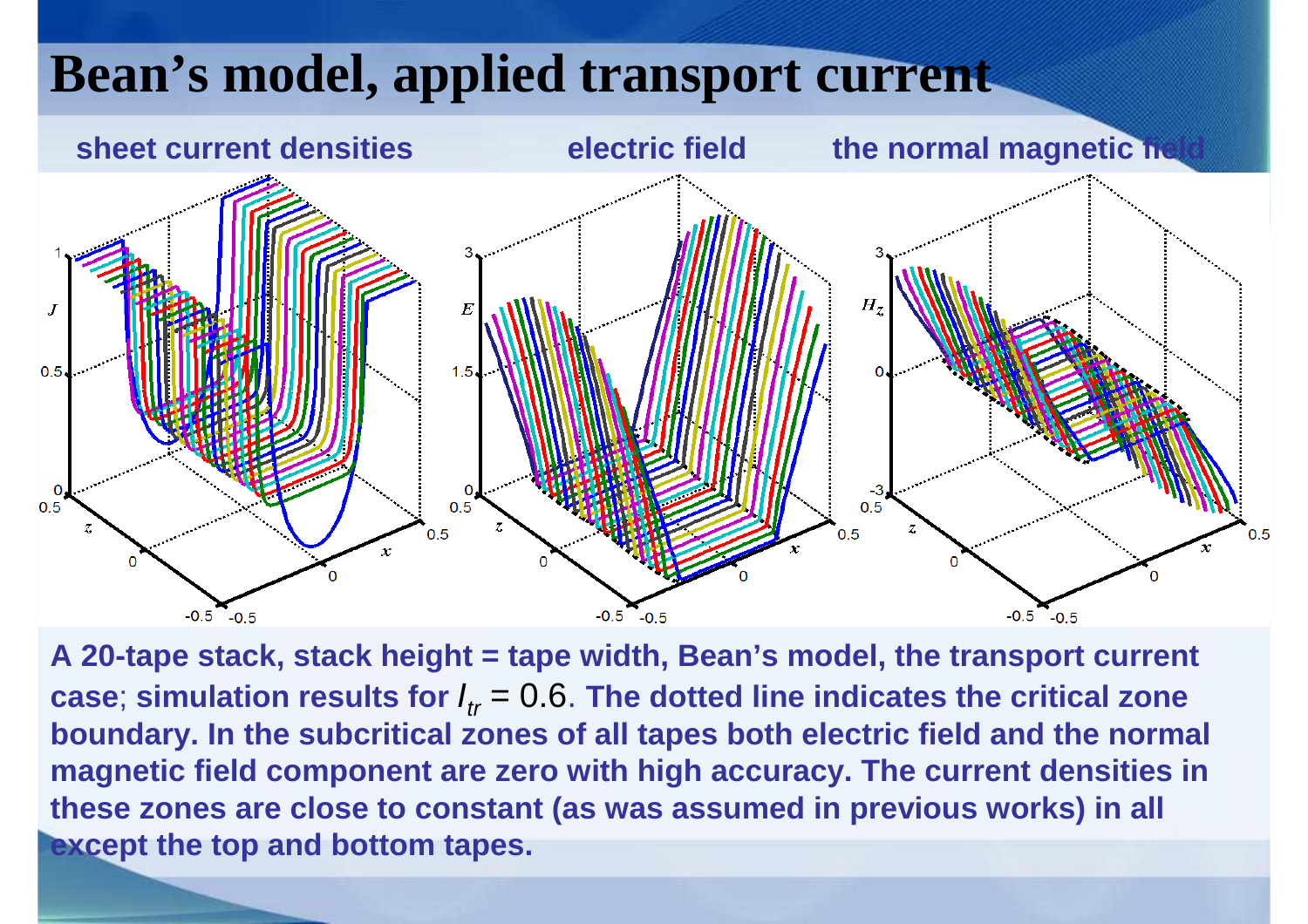# **Bean's model,**  $I_{tr} = 0.7 \sin(2 \pi t)$



**Current densities Ji at t=0.16 and AC losses per period P<sup>i</sup> in tapes of a 20-tape stacks of different heights. From left to right: D=0.25, 0.03, 0.01. Dotted linesshow the critical zone boundaries. The shape of these zones changes with 2b.**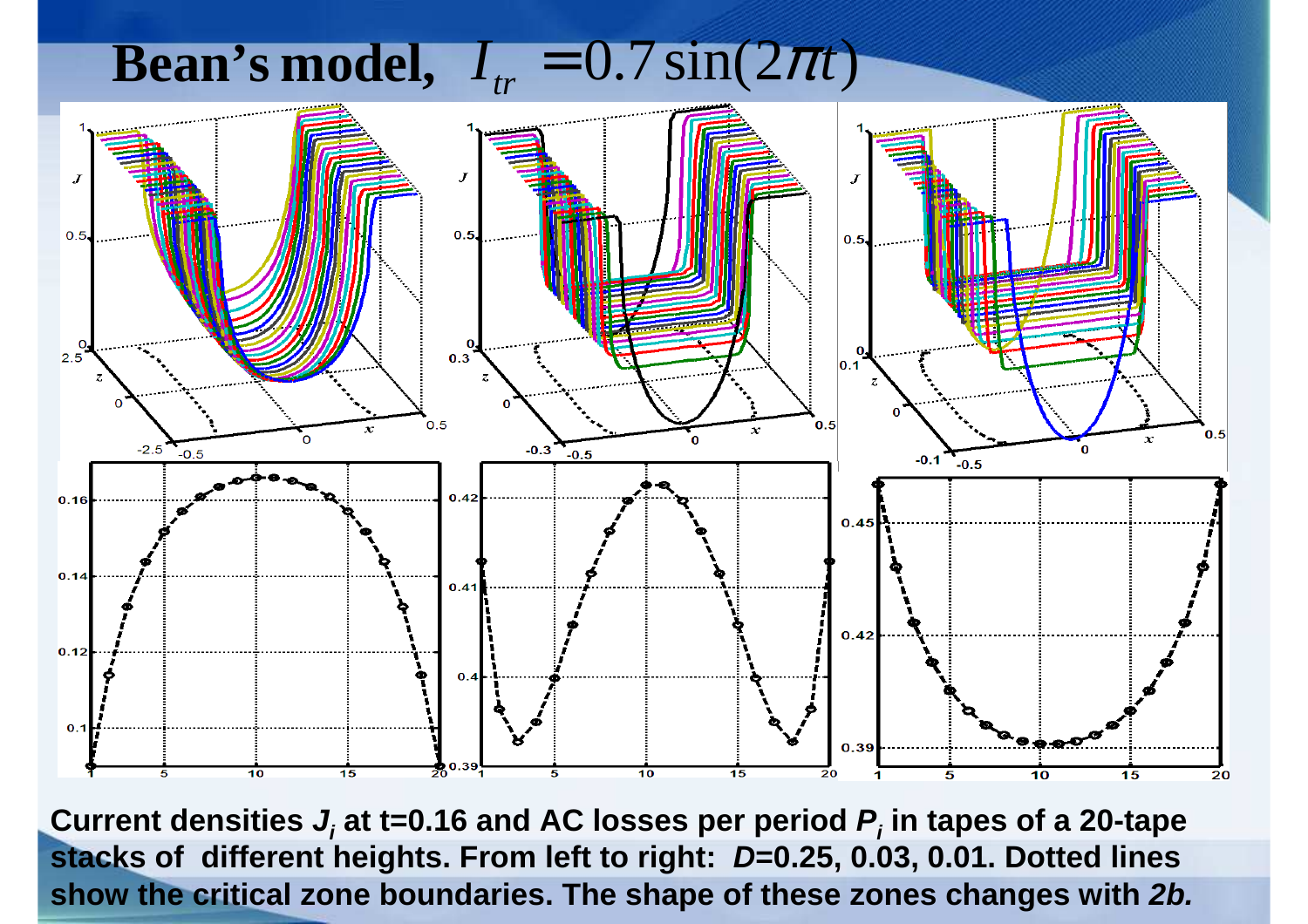# **comparison of a very thin stack and an isolated tape**



**Thin 10-tape stack, the Bean model, D=0.005, Itr = 0.7. Sheet current densities in the stack tapes (left) are not similar to the known distribution of current in an equivalent isolated thin film [Brandt and Indenbom, 93]. However, the sum of these densities (right, solid line) converges to this analytical solution (dotted line). The total AC losses converge as well.**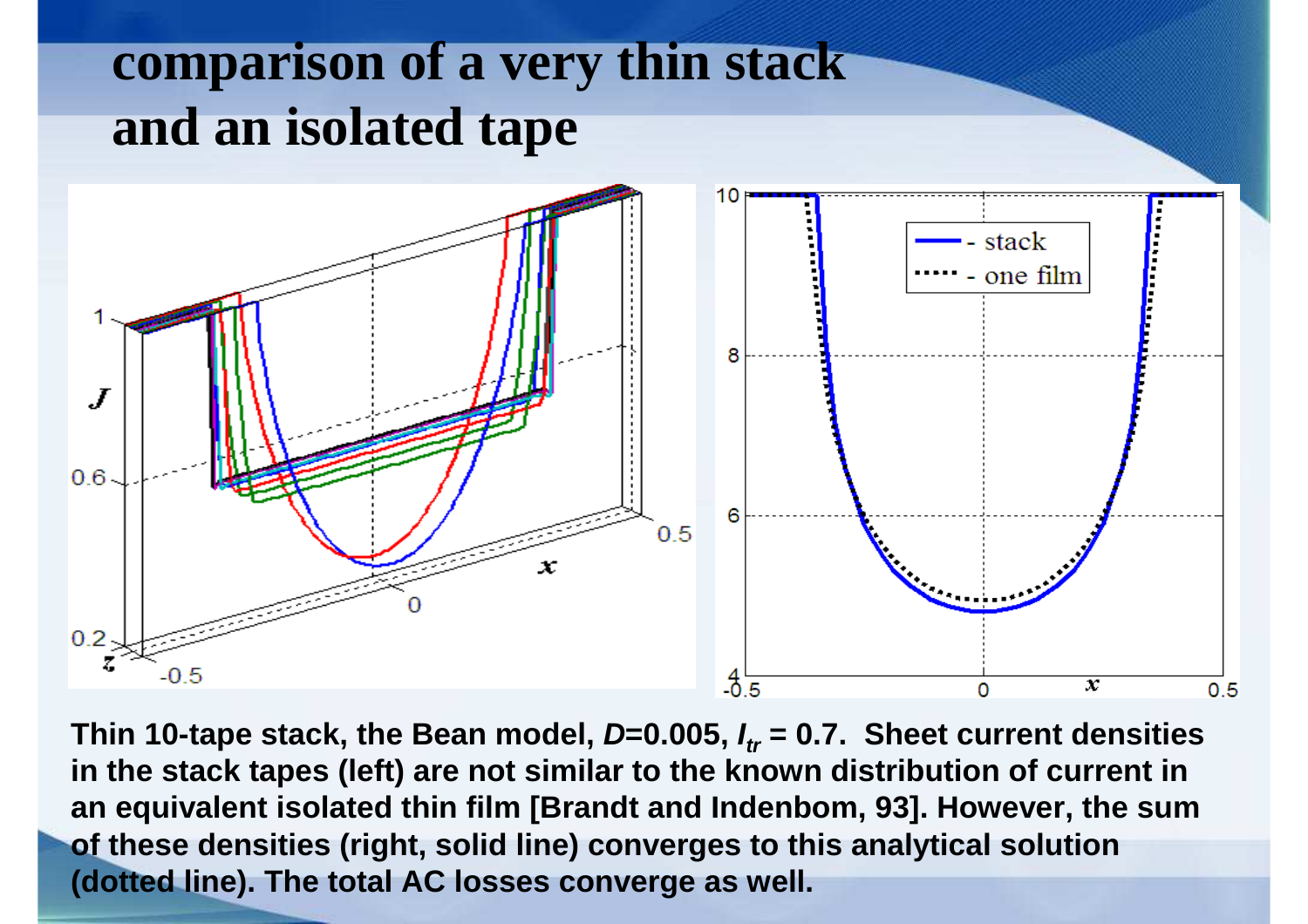### **the Kim model**



**20-tape stack, stack height = tape width,**  $H_0$ **=4,**  $I_{tr} = 0.5 \sin(2\pi t)$ . Shown: *J, E, H<sub>z</sub>* in tapes for *t*=0.18. Top row: *k*=0,  $J_c(|H_z|)$ ; bottom row: *k*=1,  $J_c(|H|)$  . **CPU time to compute AC losses per period with ~1% accuracy is about 3 minutes.**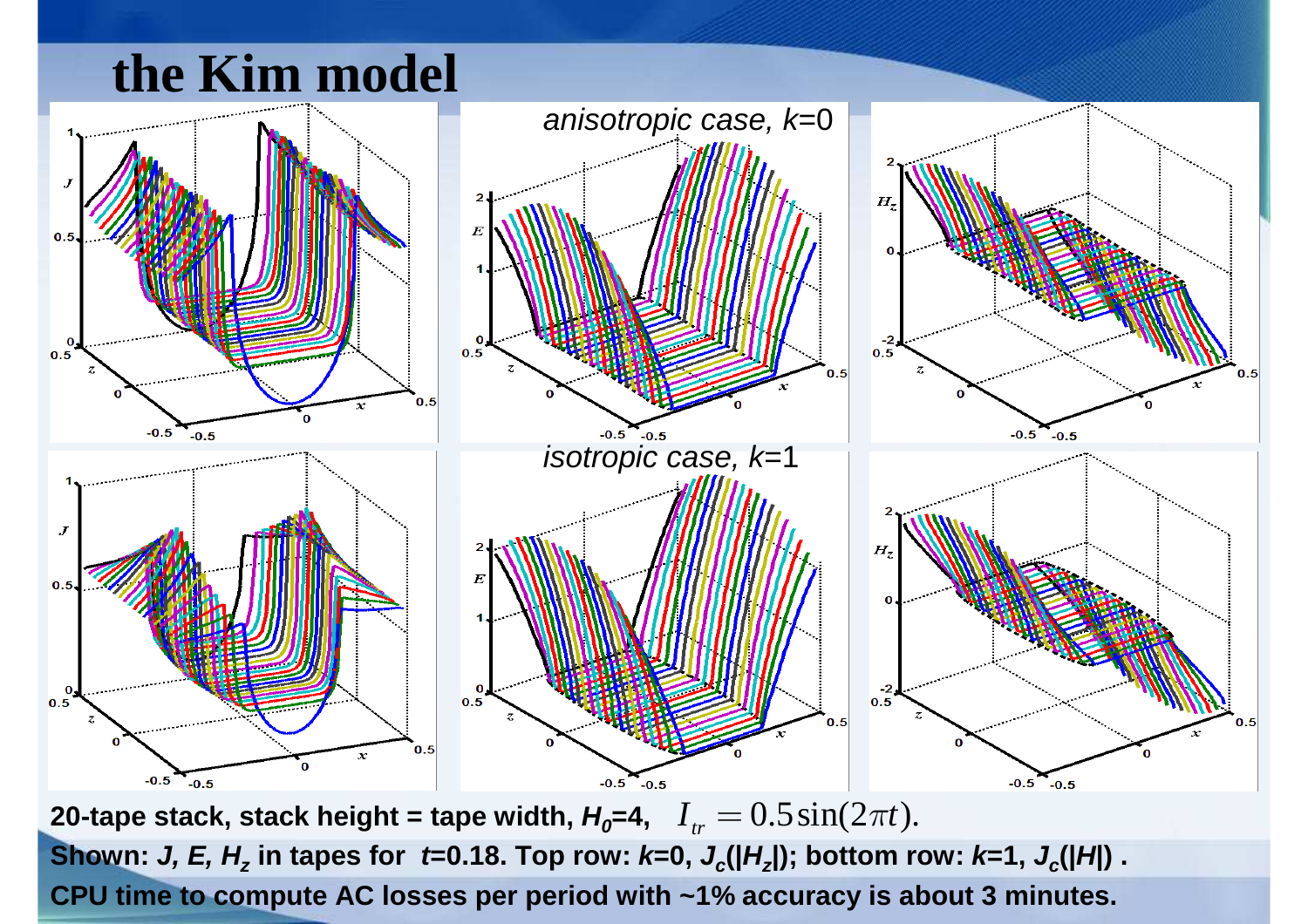### **anisotropic bulk model**

Solving stack probems is time consuming if the number of tapes **N ~ 102** For densely packed stack of many tapes Clem, Claassen and Mawatari 07 suggested .an anisotropic bulk approximation. The model was further extended in a series of works by Yuan, Campbell and Coombs 09,10.

**We avoid the simplifications made in these works to find an approximate solution.**Let a long bulk sc with the cross-section [-a,a]x[-b,b] in XZ plane be placed into theexternal field  $H_{\mathrm{e}}$ . We assume zero conductivity in z-direction (normal to the tapes) and a critical-state model  $E\!$  relation for the bulk current density with the critical value

$$
|j| \le j_c(\bar{H}) = \frac{j_{c0}}{1 + \frac{\sqrt{k^2 H_x^2 + H_z^2}}{H_0}}
$$

Since there is no conductivity in the z-direction, we can postulate that for any  $-b < z < b$ *a*

$$
\int_{-a}^{a} j(x, z, t) dx = i_{tr}(t)
$$

This becomes a **homogenized stack problem** if  $J_c = j_{c0}D, I_{tr} = i_{tr}D,$ 

where  $D\!\!=\!\!2b\!/\!N$  is the inter-tape distance.

In particular, it is supposed that for  $D \ll a$  the AC loss in a stack should be close to that in the anisotropic bulk sc. We checked this hypothesis numerically.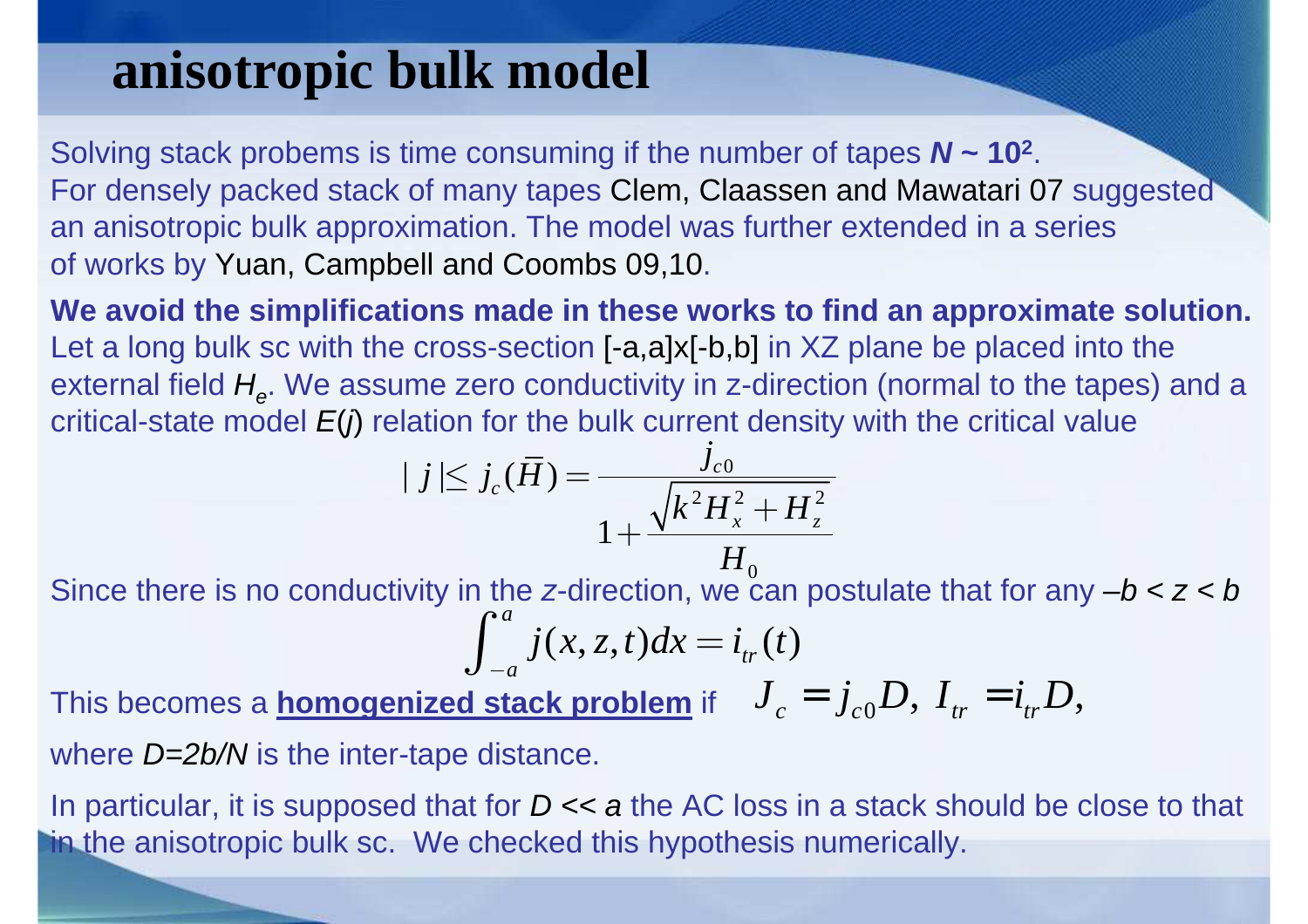### **anisotropic bulk model**

**Quasi-variational inequality:**

Find 
$$
C=C(z,t)
$$
 and  $j \in K_0[j]$  such that  $j|_{t=0} = j^0$ ,

Find C=C(z,t) and 
$$
j \in K_0[j]
$$
 such that  $j|_{t=0} = j^{\circ}$ ,  
\n
$$
\int_{-b}^{b} \int_{-a}^{a} (\partial_t (A[j]+A_e)+C)(j'-j) dx dz \ge 0 \text{ for any } j' \in K_0[j]
$$
\nand also 
$$
\int_{-a}^{a} j(x, z, t) dx = i_{tr}(t) \text{ for every } z \in [-b, b].
$$

and also 
$$
\int_{-a}^{a} j(x, z, t) dx = i_{tr}(t)
$$
 for every  $z \in [-b, b]$ .

**The variational formulation and numerical scheme are very similar to those for stacks. Electric field is determined directly also in this case,**

$$
E(x, z, t) = -\partial_t \left( A[j] + A_e \right) - C(z, t),
$$

**so the AC loss computation is again straightforward.No assumptions about the critical zone shape is needed.**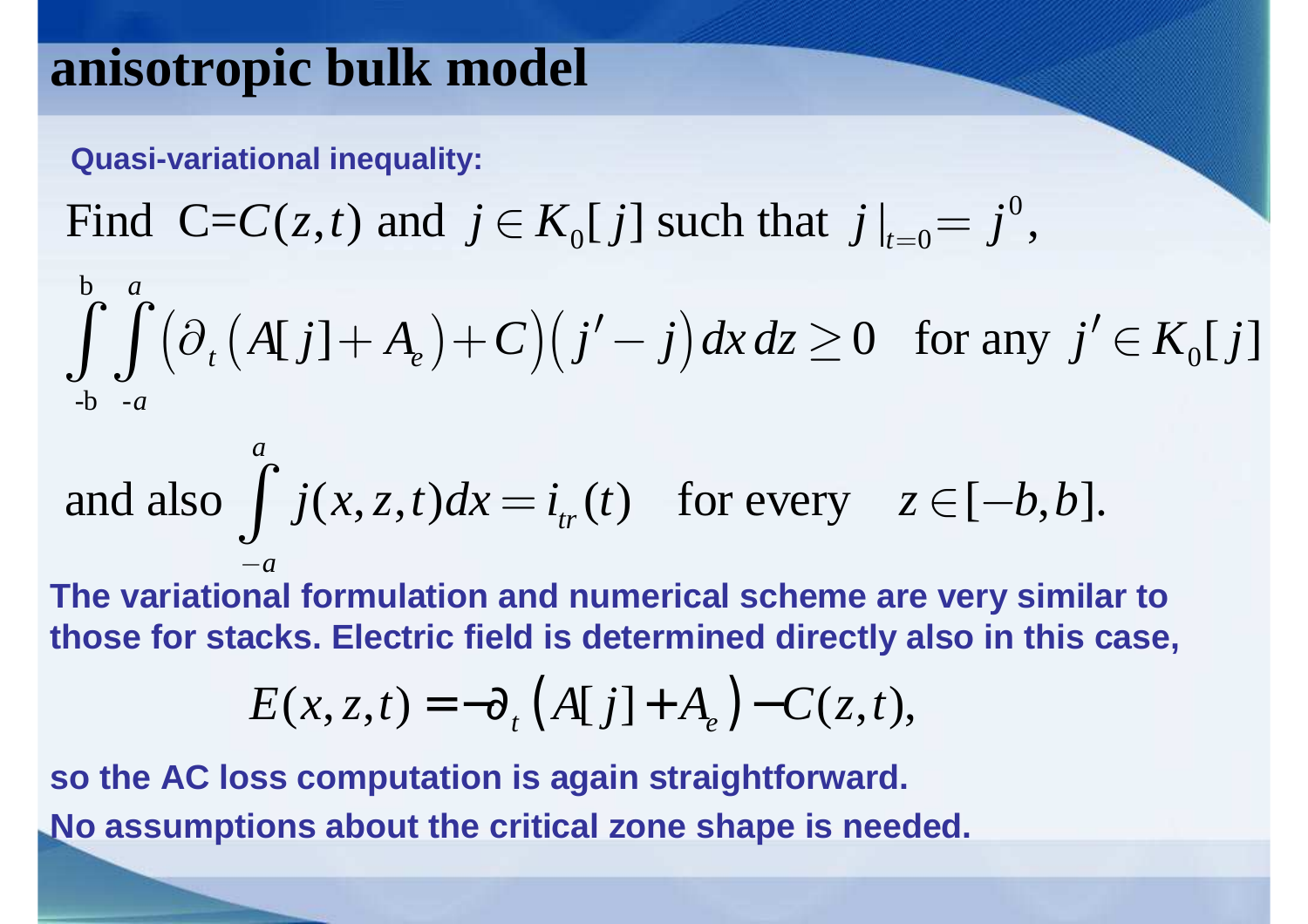

**20-tape stack, stack height = tape width, D=0.05. Kim's model, H0=4, k=0 (anisotropic case). Shown forItr=0.5:** 

**Left - current densities in tapes J (black) and the rescaled bulk one, Dj (blue).**

**Right – electric field in tapes (black) and in bulk (blue).**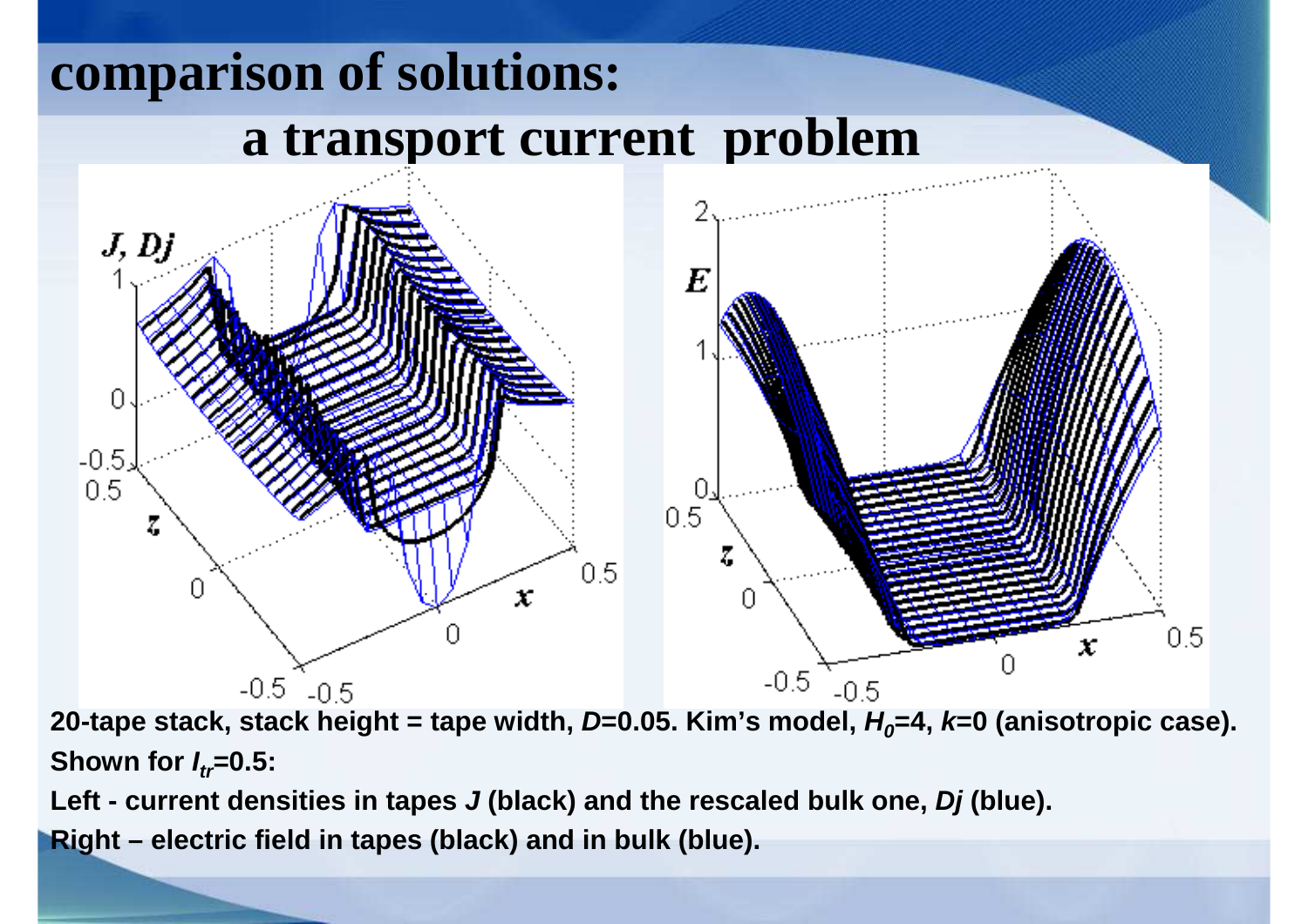# **accuracy of the bulk approximation in AC loss-per-period estimates**

For  $I_{tr}(t)$   $=$   $0.5\sin(2\pi t)$  and both iso- and anisotropic Kim models (*H<sub>0</sub>*=4):

| the number | stack height 2b       | $D=2b/N$ | error,           |
|------------|-----------------------|----------|------------------|
| of tapes N | (in tape width units) |          | $\Delta P$ / $P$ |
| 20         |                       | 0.05     | $0.7\%$          |
| 10         |                       | 0.1      | $4\%$            |
| 10         | 0.5                   | 0.05     | 1.5%             |
| 10         | 0.25                  | 0.025    | 0.5%             |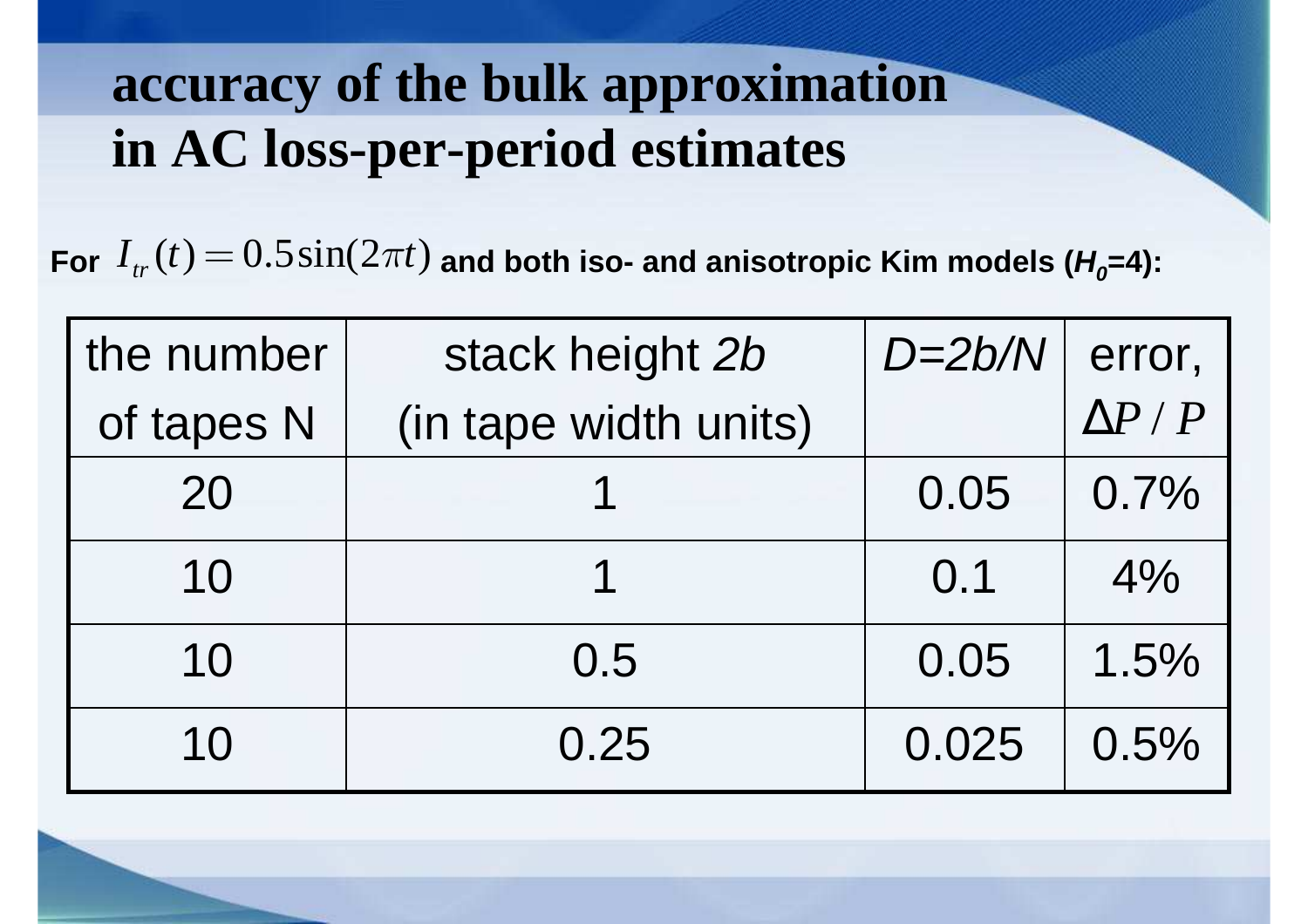# **comparison of solutions:a magnetization problem**

![](_page_16_Figure_1.jpeg)

**10-tape stack, stack height = tape width, D=0.05. Kim's model, H0=4, k=1.Shown forHez=1.7:** 

**Left - current densities in tapes J (black) and the rescaled bulk one, Dj (blue).**

**Right – electric field in tapes (black) and in bulk (blue).** 

**Good agreement despite the small number of tapes (especially, in the critical zone, where all the losses occur). Solutions for ani- and isotropic bulk sc are the same.**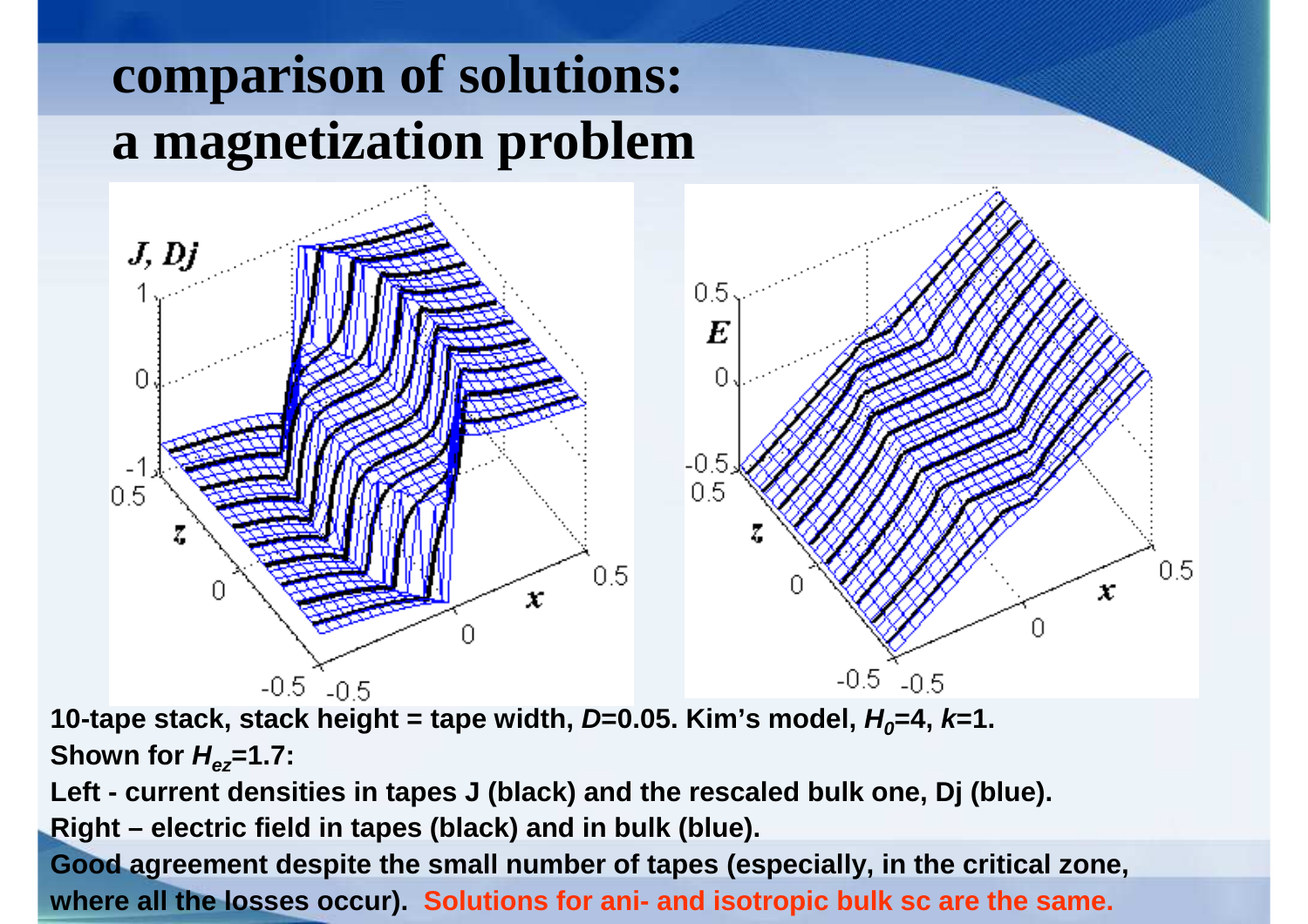# **propagating critical current zone, in stack and anisotropic bulk sc models**

![](_page_17_Figure_1.jpeg)

**Shrinking subcritical core boundaries: in tapes ( …Shrinking subcritical core boundaries: in tapes ( ւ ւ ւ ) and in the bulk ( —— ).**<br>Left: a 20-tape stack (Kim, *k*=0) carrying growing transport current, *I<sub>tr</sub>=*0.20, 0.45, 0.65; **Right:** a 10-tape stack (Kim, *k*=1) in a growing external field,  $\ H_{e,z}$ =0.4, 1.3, 2.1 **The free boundary topology changes in the right plot**. For  $H_{e,z}(t) = 2.5\sin(2\pi t)$ the losses in a 10-tape stack and the bulk sc are 5.74 and 5.95, resp., the error  $\sim$ 3.5%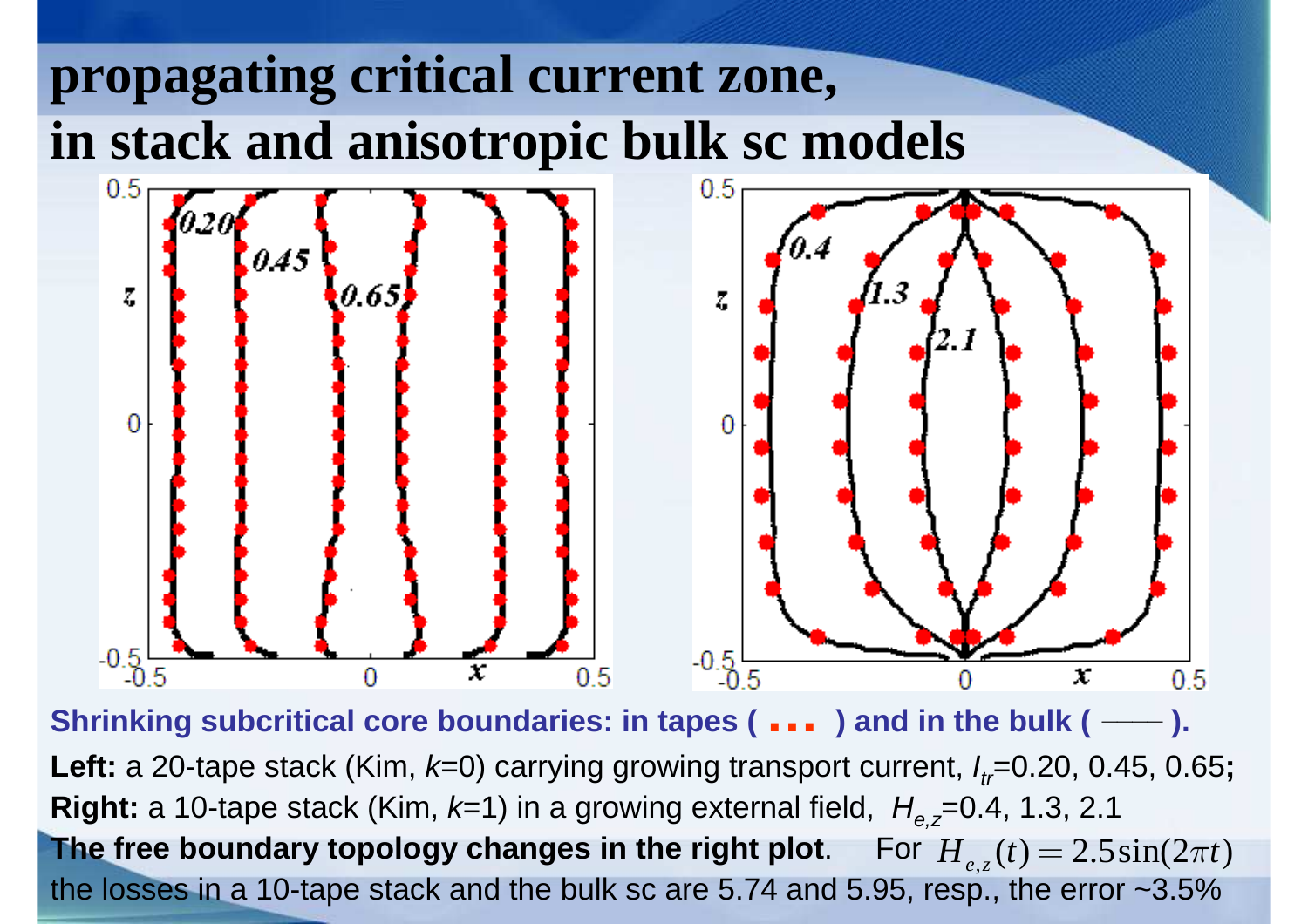### **CONCLUSIONS**

- **1. Our numerical scheme is efficient for estimating AC losses in stacks of several tens of thin tapes.**
- **2. For densely packed stacks of many tapes, the anisotropic bulk approximation proposed by Clem, Claassen and Mawatari is preferable. We improved this approximation and derived an efficient free marching numerical scheme also for the bulk problems.**
- **3. Numerical simulations of transport current and magnetization problems for properly scaled stack and bulk sc models confirmed convergence of stack problems solution to the anisotropic bulk limit.**
- **4. An alternative approach is to replace the stack problem with many tapes by appropriately scaled simpler problems for stacks of the same height and gradually increase the number of tapes until AC losses converge. The convergence is fast: in our simulations the error was less (usually much less) than 2% for D/2a ~ 0.025.**